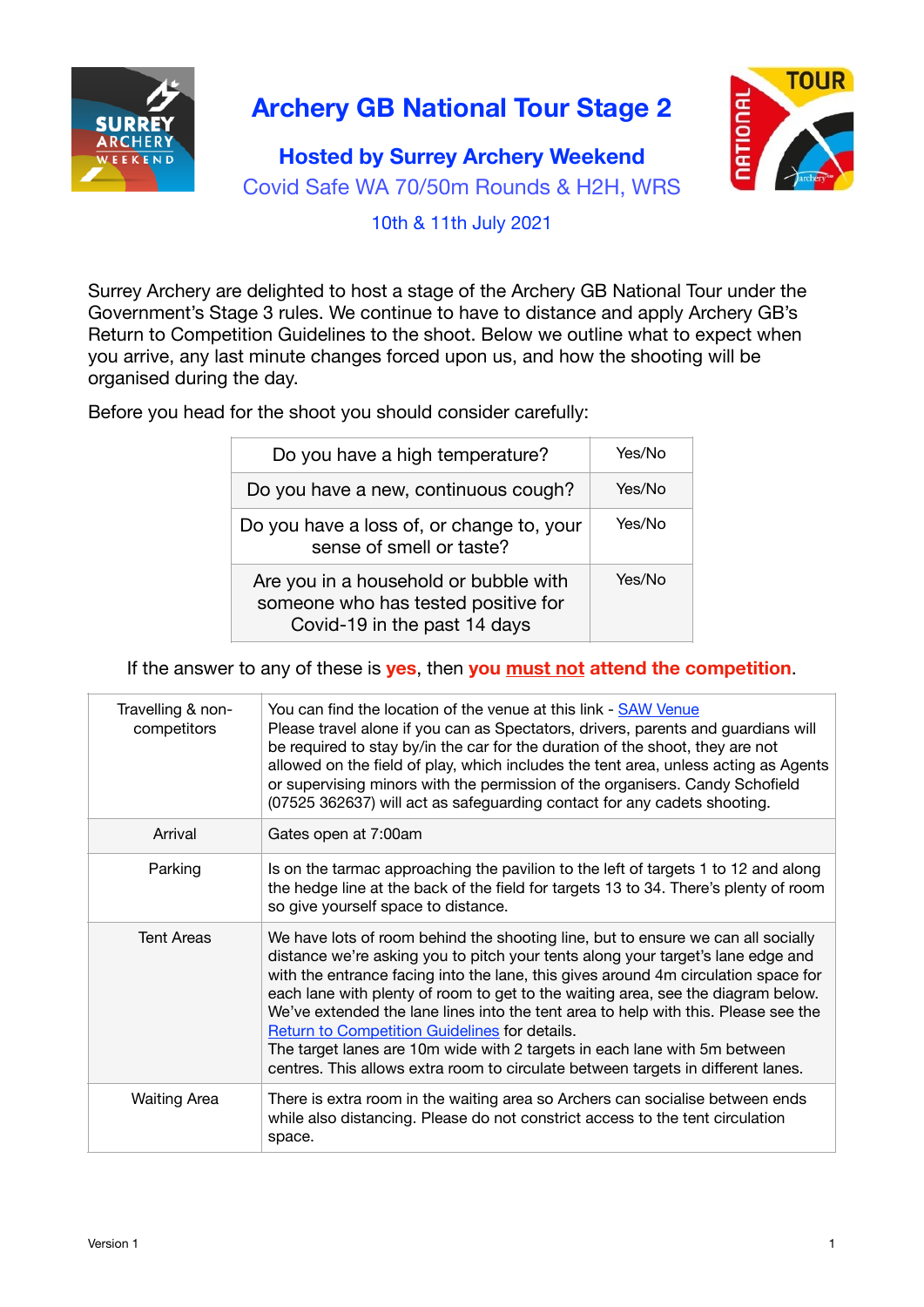| Inspection &<br>Registration                | The judges will conduct inspections by sight only and you are deemed to have<br>registered by being inspected. Please be ready to present your equipment to the<br>judges when requested. Judges may make spot check on compound bow<br>weights during the event. We will not need to see proof of AGB membership<br>because you all entered via the AGB Portal.                                                                                                                                                                                                                                                                                                                                                                                                                                                                                                                        |  |
|---------------------------------------------|-----------------------------------------------------------------------------------------------------------------------------------------------------------------------------------------------------------------------------------------------------------------------------------------------------------------------------------------------------------------------------------------------------------------------------------------------------------------------------------------------------------------------------------------------------------------------------------------------------------------------------------------------------------------------------------------------------------------------------------------------------------------------------------------------------------------------------------------------------------------------------------------|--|
| PPE, Sanitiser &<br><b>First Aid</b>        | Please provide whatever PPE you feel comfortable with and bring your own hand<br>sanitiser. We will also have sanitiser stations on the field by the toilets along with<br>antibac wipes. A First Aider will be present, but to avoid cross contamination<br>please bring your own first aid kit for minor injuries. Remember to report all<br>incidents to the organiser.                                                                                                                                                                                                                                                                                                                                                                                                                                                                                                              |  |
| Food and Drink                              | There will be no food or drink available for sale at the event. Please accept<br>our apologies for the inconvenience but we have been let down by the caterers<br>at short notice.                                                                                                                                                                                                                                                                                                                                                                                                                                                                                                                                                                                                                                                                                                      |  |
| Loos                                        | Portaloos are sited on the field and in the Pavilion, please use face coverings<br>inside the pavilion).                                                                                                                                                                                                                                                                                                                                                                                                                                                                                                                                                                                                                                                                                                                                                                                |  |
| <b>Shooting Procedure</b>                   | This will be much as you would normally expect, but with a little more<br>choreography to ensure social distancing. Please keep bows and scopes to the<br>edge of the lane in the waiting area when not in use. Scopes may be left on the<br>line if your detail is shooting next, but they should not be shared.                                                                                                                                                                                                                                                                                                                                                                                                                                                                                                                                                                       |  |
| Scoring etc                                 | Archers on each target should decide who will perform the following roles at the<br>target. Spotter, Checker, Scorer, 2nd Scorer (using AGB's Tablets). Only the<br>scorers should touch the scoreboards/Tablets.<br>When you get to the target you will find 4 marks on the ground, one for each<br>archer to stand on. These are 2m apart so you can maintain social distancing<br>with your target mates and Archers on the adjacent target.<br>When score sheets need to be handed in, they should be signed, use your own<br>pen please, and placed in a boxes provided. Please make sure you use a biro<br>rather than a gel pen, as we may be using waterproof paper.<br>We will be marking arrow holes. Archers should only mark and pull their own<br>arrows. Archers who cannot collect their own arrows should nominate an agent<br>to score and collect prior to the event. |  |
| Rubbish                                     | Please take it home!                                                                                                                                                                                                                                                                                                                                                                                                                                                                                                                                                                                                                                                                                                                                                                                                                                                                    |  |
| Documentation                               | The Target List, Prospectus, & this document are available online at <i>ianseo.net</i>                                                                                                                                                                                                                                                                                                                                                                                                                                                                                                                                                                                                                                                                                                                                                                                                  |  |
| Organisers &<br><b>Safeguarding Contact</b> | Mark Preston.<br>Mobi: 07870 672424.<br>Mobi: 07525 362637.<br>Candy Schofield.<br>email: saw@surreyarchery.org                                                                                                                                                                                                                                                                                                                                                                                                                                                                                                                                                                                                                                                                                                                                                                         |  |
|                                             |                                                                                                                                                                                                                                                                                                                                                                                                                                                                                                                                                                                                                                                                                                                                                                                                                                                                                         |  |